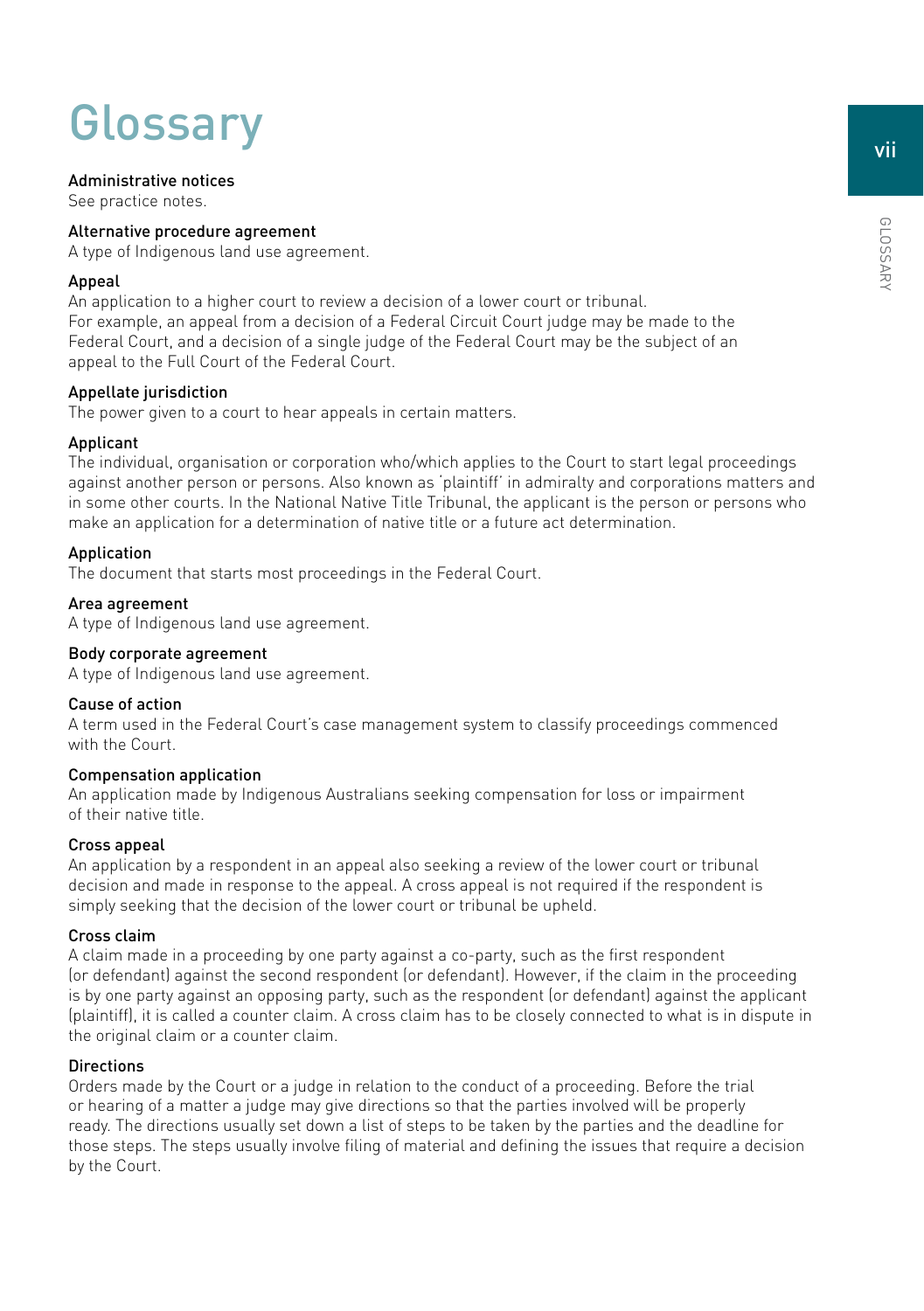## **Discovery**

A process by which the parties involved in a legal proceeding must inform each other of documents they have in their possession and which relate to the matters in dispute between the parties.

## Docket system

A system by which each case is allocated to a particular judge who will then see the case through to completion. In the Federal Court the system is called the Individual Docket System.

#### Electronic court file

An electronic court file is a digital version of the Court file including all documents filed with the Court or created by the Court.

# Exhibit

A document or item produced in court for the purpose of becoming part of the evidence in a proceeding.

## Filing of documents

The process of the Court accepting a document or documents lodged by a party to a proceeding.

#### First instance

A proceeding heard in the Court's original jurisdiction.

#### Full Court

Three or more judges sitting together to hear a proceeding.

## Future act

A proposed activity on land and/or waters that may affect native title.

## Future act determination application

An application requesting the National Native Title Tribunal to determine whether a future act can be done (with or without conditions).

#### Future act determination

A decision by the National Native Title Tribunal either that a future act cannot be done, or can be done with or without conditions. In making the determination, the Tribunal takes into account (among other things) the effect of the future act on the enjoyment by the native title party of their registered rights and interests and the economic or other significant impacts of the future act and any public interest in the act being done.

# Good faith negotiations (native title)

All negotiation parties must negotiate in good faith in relation to the doing of future acts to which the right to negotiate applies (Native Title Act 1993 s 31(1) (b)). See the list of indicia put forward by the National Native Title Tribunal of what may constitute good faith in its guide to future act decisions made under the right to negotiate scheme at [www.nntt.gov.au.](http://www.nntt.gov.au) Each party and each person representing a party must act in good faith in relation to the conduct of the mediation of a native title application (s 136B(4)).

#### **Hearing**

That part of a proceeding where the parties present evidence and submissions to the Court.

## Indigenous Land Use Agreement (ILUA)

A voluntary, legally binding agreement about the use and management of land or waters, made between one or more native title groups and others (such as miners, pastoralists, governments).

## Interlocutory application

Interlocutory proceedings are for dealing with a specific issue in a matter – usually between the filing of the application and the giving of the final hearing and decision. An interlocutory application may be for interim relief (such as an injunction) or in relation to a procedural step (such as discovery).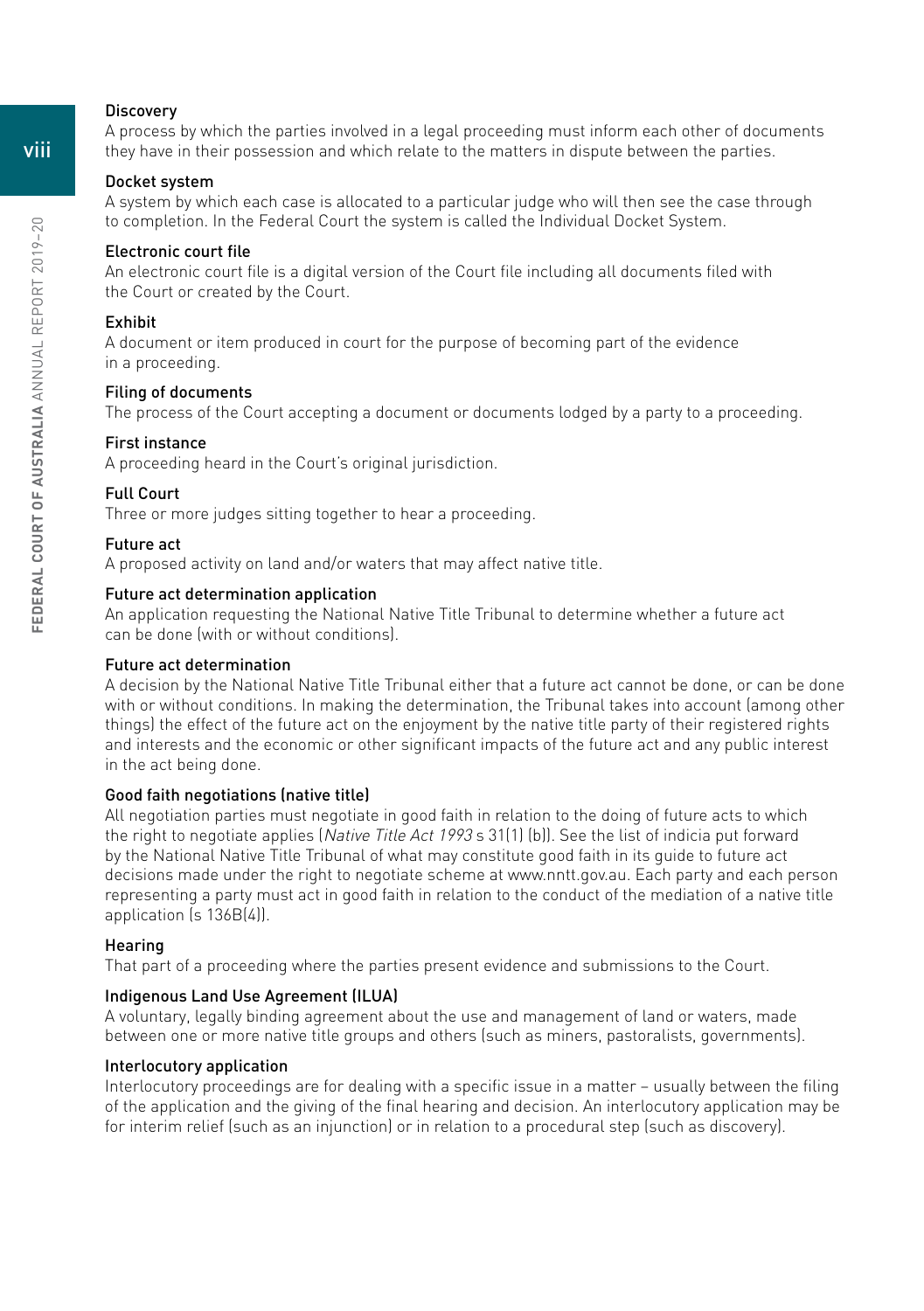# **Judgment**

The final order or set of orders made by the Court after a hearing, often accompanied by reasons, which set out the facts and law applied in the case. A judgment is said to be 'reserved' when the Court postpones the delivery of the judgment to a later date to allow time to consider the evidence and submissions. A judgment is said to be 'ex tempore' when the Court gives the judgment orally at the hearing or soon after.

# Jurisdiction

The extent of legal authority or power of the Court to apply the law.

# **Litigants**

Individuals, organisations or companies who/which are the parties to a proceeding before the Court.

# Mediation (or Assisted Dispute Resolution)

A process in which an impartial third party (the mediator) assists the parties in an attempt to bring about an agreed settlement or compromise, without requiring a decision of the Court.

# Milestone agreement

An agreement on issues, such as a process or framework agreement, that leads towards the resolution of a native title matter but does not fully resolve it.

# National Court Framework

The National Court Framework is a number of reforms to the Court's case management approach.

# National Native Title Register

The record of native title determinations.

# National Native Title Tribunal Member

A person who has been appointed by the Governor-General as a member of the Tribunal under the Native Title Act. Members are classified as presidential and non-presidential. Some members are full-time and others are part-time appointees.

# National Practice Area

Subject matter areas in which the Court's work is organised and managed.

# Native title determination

A decision by an Australian court or other recognised body that native title does or does not exist. A determination is made either when parties have reached an agreement after mediation (consent determination) or following a trial process (litigated determination).

# Native title claimant application/claim

An application made for the legal recognition of native title rights and interests held by Indigenous Australians.

# Native title representative body

Representative Aboriginal/Torres Strait Islander Body also known as native title representative bodies are recognised and funded by the Australian Government to provide a variety of functions under the Native Title Act 1993. These functions include assisting and facilitating native title holders to access and exercise their rights under the Act, certifying applications for determinations of native title and area agreements, resolving intra-Indigenous disputes, agreement-making and ensuring that notices given under the Native Title Act are brought to the attention of the relevant people.

# Non-claimant application

An application made by a person who does not claim to have native title but who seeks a determination that native title does or does not exist.

GLOSSARY GLOSSARY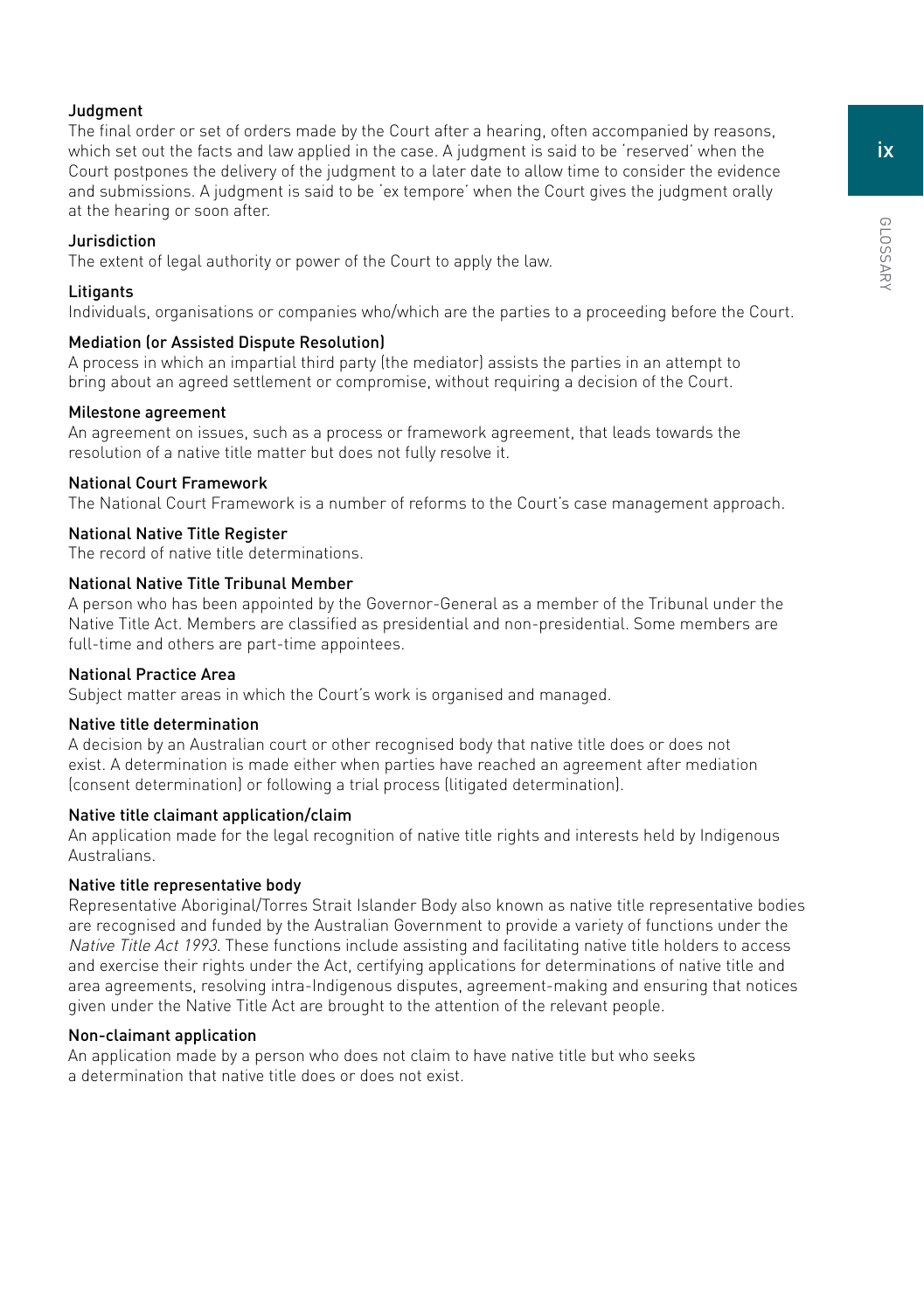## Notification

The process by which people, organisations and/or the general public are advised by the relevant government of their intention to do certain acts or by the National Native Title Tribunal that certain applications under the Act have been made.

## On-country

Description applied to activities that take place on the relevant area of land, for example mediation conferences or Federal Court hearings taking place on or near the area covered by a native title application.

# Original jurisdiction

The authority or legal power of the Court to hear a case in the first instance.

# Parties

People involved in a court case. Applicants, appellants, respondents and defendants are generally called 'parties'.

## Practice notes and administrative notices

The Court publishes practice notes and administrative notices. Practice notes are issued by the Chief Justice on advice of the judges of the Court. Administrative notices are issued by each District Registrar at the request, or with the agreement, of the judges in the District Registry to which the notice relates.

## Prescribed body corporate

Prescribed body corporate, a body nominated by native title holders which will represent them and manage their native title rights and interests once a determination that native title exists has been made.

## Proceeding

The regular and orderly progression of a lawsuit, including all acts and events between the time of commencement and the judgment.

# Register of Indigenous Land Use Agreements

A record of all Indigenous land use agreements that have been registered. An ILUA can only be registered when there are no obstacles to registration or when those obstacles have been resolved.

## Register of Native Title Claims

The record of native title claimant applications that have been filed with the Federal Court, referred to the Native Title Registrar and generally have met the requirements of the registration test.

## Registered native title claimant

A person or persons whose names(s) appear as 'the applicant' in relation to a claim that has met the conditions of the registration test and is on the Register of Native Title Claims.

## Registration test

A set of conditions under the *Native Title Act 1993* that is applied to native title claimant applications. If an application meets all the conditions, it is included in the Register of Native Title Claims, and the claimants then gain the right to negotiate, together with certain other rights, while their application is under way.

## Regulations

The Federal Court of Australia Regulations 2004 which prescribe the filing and other fees that must be paid in relation to proceedings in the Federal Court.

# Respondent

The individual, organisation or corporation against whom/which legal proceedings are commenced. Also known as a 'defendant' in admiralty and corporations matters and in some courts. In an appeal it is the party who/which did not commence the appeal.